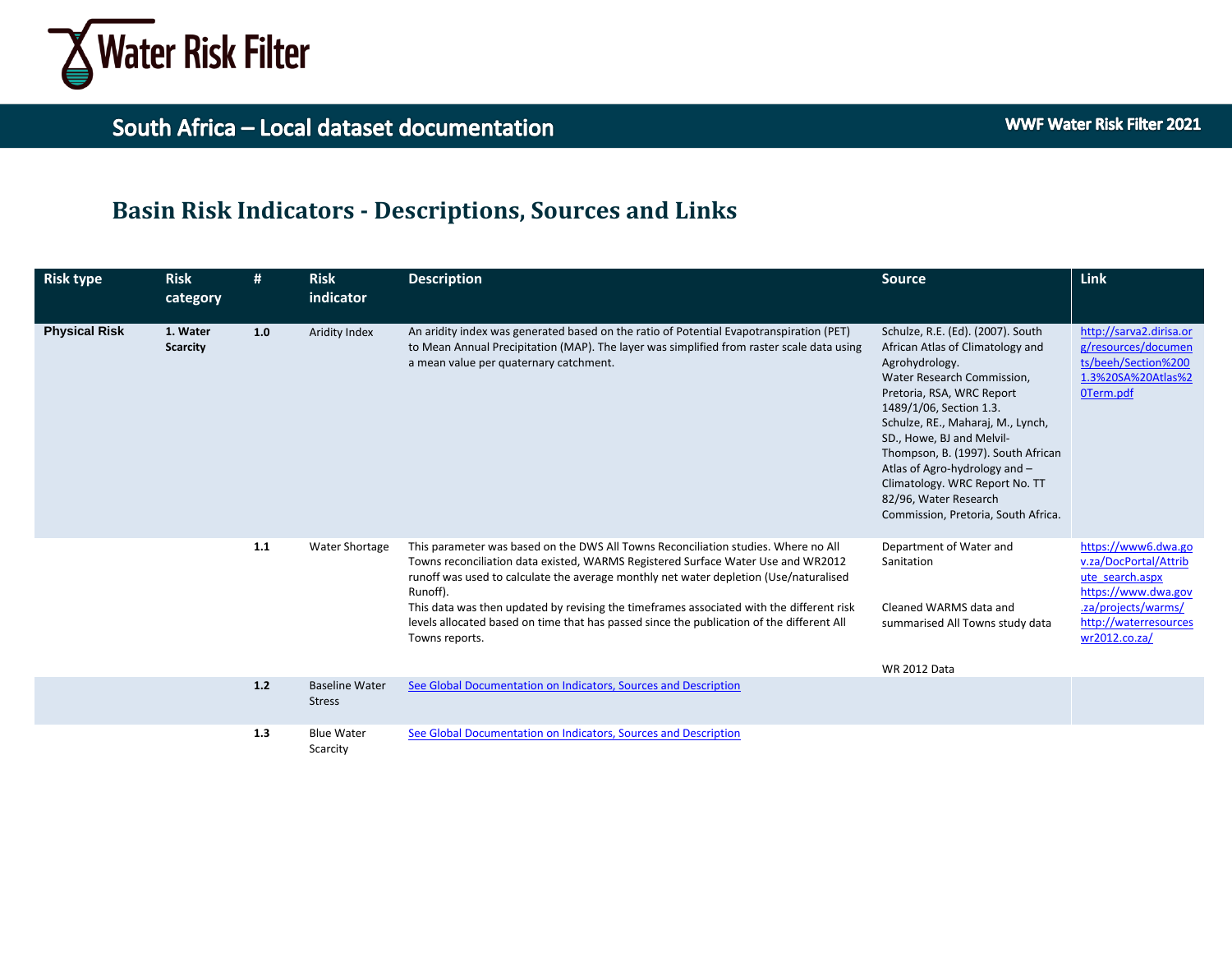

| <b>Risk type</b> | <b>Risk</b><br>category | #   | <b>Risk</b><br>indicator                        | <b>Description</b>                                                                                                                                                                                                                                                                                                                                                                                                                                                                                                                                                                                                                                                                                                                                                                   | <b>Source</b>                                                                                                                                                                                                                           | Link                                         |
|------------------|-------------------------|-----|-------------------------------------------------|--------------------------------------------------------------------------------------------------------------------------------------------------------------------------------------------------------------------------------------------------------------------------------------------------------------------------------------------------------------------------------------------------------------------------------------------------------------------------------------------------------------------------------------------------------------------------------------------------------------------------------------------------------------------------------------------------------------------------------------------------------------------------------------|-----------------------------------------------------------------------------------------------------------------------------------------------------------------------------------------------------------------------------------------|----------------------------------------------|
|                  |                         | 1.4 | Projected<br>Change in<br>Water<br>Discharge    | A ratio of projected future over present change in water discharge was calculated from<br>modelled present (1976 – 2005) and future (2016 – 2045) accumulated streamflow. The<br>ratios were upscaled from quinnary to quaternary scale by accumulating the scores per<br>the third (last) quinnary in each quaternary. A decrease in water discharge is indicated by<br>values less than one, whilst an increase in discharge is indicated as any value greater than<br>one.                                                                                                                                                                                                                                                                                                        | Schulze, RE and Schutte, S. (2019).<br>Projected changes in design<br>streamflows in South Africa with<br>climate change. Schulze and<br>Associates, PMB, RSA.                                                                          |                                              |
|                  |                         | 1.5 | Estimated<br>Drought<br>Occurrence              | The historical occurrence of drought was generated using two input components,<br>droughts occurring in the last 3 years and the variation in annual rainfall over the last 50<br>years. These were used to balance the impact of a changing climate where the current<br>situation is seen as more representative of the future. To this end, the Agricultural<br>Research Council's SPI 36 month data was used to identify areas with precipitation<br>deficits over the last 3 years. The coefficient of variation of annual rainfall for each<br>quaternary catchment data was extracted from Roland Schulze's Atlas of South African<br>Agro hydrology and Meteorology. The two datasets were combined using the formula<br>Drought Risk score = $((SP136 \times 2) + CoVar)/3$ | Schulze, RE., Maharaj, M., Lynch,<br>SD., Howe, BJ and Melvil-<br>Thompson, B. (1997). South African<br>Atlas of Agro-hydrology and -<br>Climatology. WRC Report No. TT<br>82/96, Water Research<br>Commission, Pretoria, South Africa. | https://www.arc.agric<br>.za/Pages/Home.aspx |
|                  |                         | 1.6 | Projected<br>change in<br>Drought<br>Occurrence | Six global circulation models were used in determining the future climate projections<br>(between the years 1995 -2064). This data uses a Standard Precipitation Index (SPI) which<br>characterises the extent and severity and duration of rainfall events (i.e. - drought and +<br>floods) across the country. A maximum area approach was used to assign an SPI value per<br>quaternary where the grid value which occupied the biggest area in the catchment was<br>used as the assigned value.                                                                                                                                                                                                                                                                                  | Beraki, A. (2019). Green Book - The<br>Impact of Climate Change on<br>Drought. Technical report,<br>Pretoria: CSIR.                                                                                                                     | https://www.greenbo<br>ok.co.za/             |
|                  | 2. Flooding             | 2.1 | Estimated<br>Flood<br>Occurrence                | The 3 day 50 year flood was selected as the most appropriate flood form. Historical<br>climate data acquired from 1950-1999 (rainfall, max/min temperature etc.), was used to<br>model baseline streamflow using the ACRU hydrological model. Due to the<br>physiographical diversity of the quaternaries, modelling was downscaled to quinnary level<br>to adequately capture hydrological responses. The results were later scaled up to<br>quaternary level.                                                                                                                                                                                                                                                                                                                      | Schulze, RE and Schutte, S. (2019).<br>Projected changes in design<br>streamflows in South Africa with<br>climate change. Schulze and<br>Associates, PMB, RSA.                                                                          |                                              |
|                  |                         | 2.2 | Projected<br>Change in<br>Flood<br>Occurrence   | Flooding events were modelled using the CORDEX GCMs (Schulze and Schutte, 2019), for<br>the present to intermediate future (30 years). The (means) GCMs with the highest<br>predicted increases in flood events was selected as the indicator future flood occurrence.<br>The expected changes are expressed as a ratio between present and intermediate future<br>flood events (either greater than or less than 1, where anything greater indicates an                                                                                                                                                                                                                                                                                                                             | Schulze, RE and Schutte, S. (2019).<br>Projected changes in design<br>streamflows in South Africa with<br>climate change. Schulze and                                                                                                   |                                              |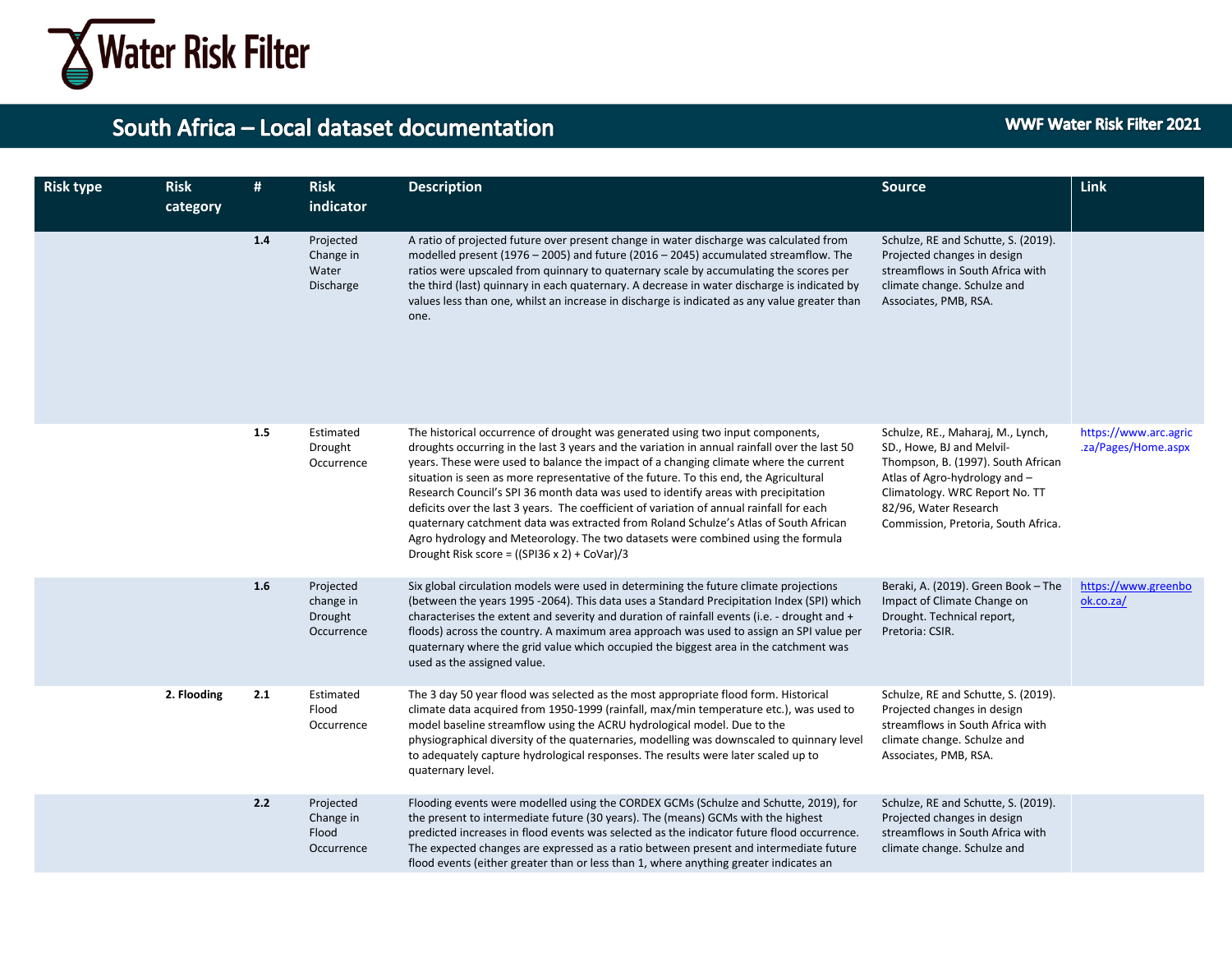

| <b>Risk type</b>       | <b>Risk</b><br>category                          | #   | <b>Risk</b><br>indicator                                   | <b>Description</b>                                                                                                                                                                                                                                                                                                                                                                                                                                                                                                                                                                                                                                                                     | <b>Source</b>                                                                                                                                                                                                                                                                                                                                                                          | <b>Link</b>                                                                                                                     |
|------------------------|--------------------------------------------------|-----|------------------------------------------------------------|----------------------------------------------------------------------------------------------------------------------------------------------------------------------------------------------------------------------------------------------------------------------------------------------------------------------------------------------------------------------------------------------------------------------------------------------------------------------------------------------------------------------------------------------------------------------------------------------------------------------------------------------------------------------------------------|----------------------------------------------------------------------------------------------------------------------------------------------------------------------------------------------------------------------------------------------------------------------------------------------------------------------------------------------------------------------------------------|---------------------------------------------------------------------------------------------------------------------------------|
|                        |                                                  |     |                                                            | increase in potential floods). The 3 day 50 year return period was selected as an all-<br>encompassing indicator highlighting the greatest impact.                                                                                                                                                                                                                                                                                                                                                                                                                                                                                                                                     | Associates, PMB, RSA.                                                                                                                                                                                                                                                                                                                                                                  |                                                                                                                                 |
|                        | 3. Water<br>Quality                              | 3.1 | Surface Water<br>Quality Index                             | The Automated Land-based Activity Risk assessment Method (ALARM) is a spatial tool<br>inspired to model diffuse and point source pollution across a watershed. The key data<br>inputs into ALARM are the 2020 National Land cover and the national quaternary<br>catchment boundaries. The development of water quality per quaternary is generated<br>through a series of weighted calculations based on the land use.                                                                                                                                                                                                                                                                | Department of Water Affairs<br>(DWA). (2014). Assessing the<br>Impact of Land-based Activities on<br>Water Resources: User Manual for<br>the Automated Land-based Activity<br>Risk Assessment Method version<br>1.01. No. WP 10255).                                                                                                                                                   | https://egis.environm<br>ent.gov.za/data egis/<br>data download/curre<br>nt                                                     |
|                        | 4. Ecosystem<br><b>Services</b><br><b>Status</b> | 4.1 | Threat to<br>Freshwater<br>Biodiversity                    | Various classes from the National Biodiversity Assessment (2019) was used to determine<br>the threat to freshwater biodiversity.                                                                                                                                                                                                                                                                                                                                                                                                                                                                                                                                                       | Skowno, A.L., Poole, C.J.,<br>Raimondo, D.C., Sink, K.J., Van<br>Deventer, H., Van Niekerk, L.,<br>Harris, L.R., Smith-Adao, L.B.,<br>Tolley, K.A., Zengeya, T.A. and<br>Foden, W.B., 2019. National<br>biodiversity assessment 2018: the<br>status of South Africa's ecosystems<br>and biodiversity. Synthesis Report.<br>South African National Biodiversity<br>Institute, Pretoria. | http://biodiversityadv<br>isor.sanbi.org/plannin<br>g-and-<br>assessment/national-<br>biodiversity-<br>assessment-nba-<br>2018/ |
|                        |                                                  | 4.2 | Catchment<br>Ecosystem<br>Services<br>Degradation<br>Level | The latest (2020) National Land cover was reclassified into 3 categories namely<br>(i) Untransformed (1): Water bodies, natural grassland / bushland / forest / shrub etc.<br>(ii) Soft transformed (2): All forms of agriculture / orchards / plantations / small holdings<br>(iii) Hard transformed (3): Mines, built-up urban areas (impermeable surfaces)<br>The area of each category was calculated per quaternary catchment and this figure was<br>converted to a percentage of the catchment. The transformation index score for each<br>quaternary was then calculated using the following equation:<br>((Percentage Hard Transformed x 2) + (Percentage Soft Transformed))/3 | DEA National Landcover (2020)                                                                                                                                                                                                                                                                                                                                                          | https://egis.environm<br>ent.gov.za/data_egis/<br>data download/curre<br>nt                                                     |
|                        |                                                  | 4.3 | Projected<br>Impacts on<br>Freshwater<br>Biodiversity      | See Global Documentation on Indicators, Sources and Description                                                                                                                                                                                                                                                                                                                                                                                                                                                                                                                                                                                                                        |                                                                                                                                                                                                                                                                                                                                                                                        |                                                                                                                                 |
| <b>Regulatory Risk</b> | 5. Enabling<br><b>Environment</b>                | 5.1 | <b>Water Strategy</b>                                      | DWS All Towns strategy in place = 1. No strategy = $5$                                                                                                                                                                                                                                                                                                                                                                                                                                                                                                                                                                                                                                 | Department of Water and<br>Sanitation<br><b>All Towns Study</b>                                                                                                                                                                                                                                                                                                                        | http://www6.dwa.gov<br>.za/AllTownsRecStrat<br>NP/ReportsandDocum<br>ents.aspx                                                  |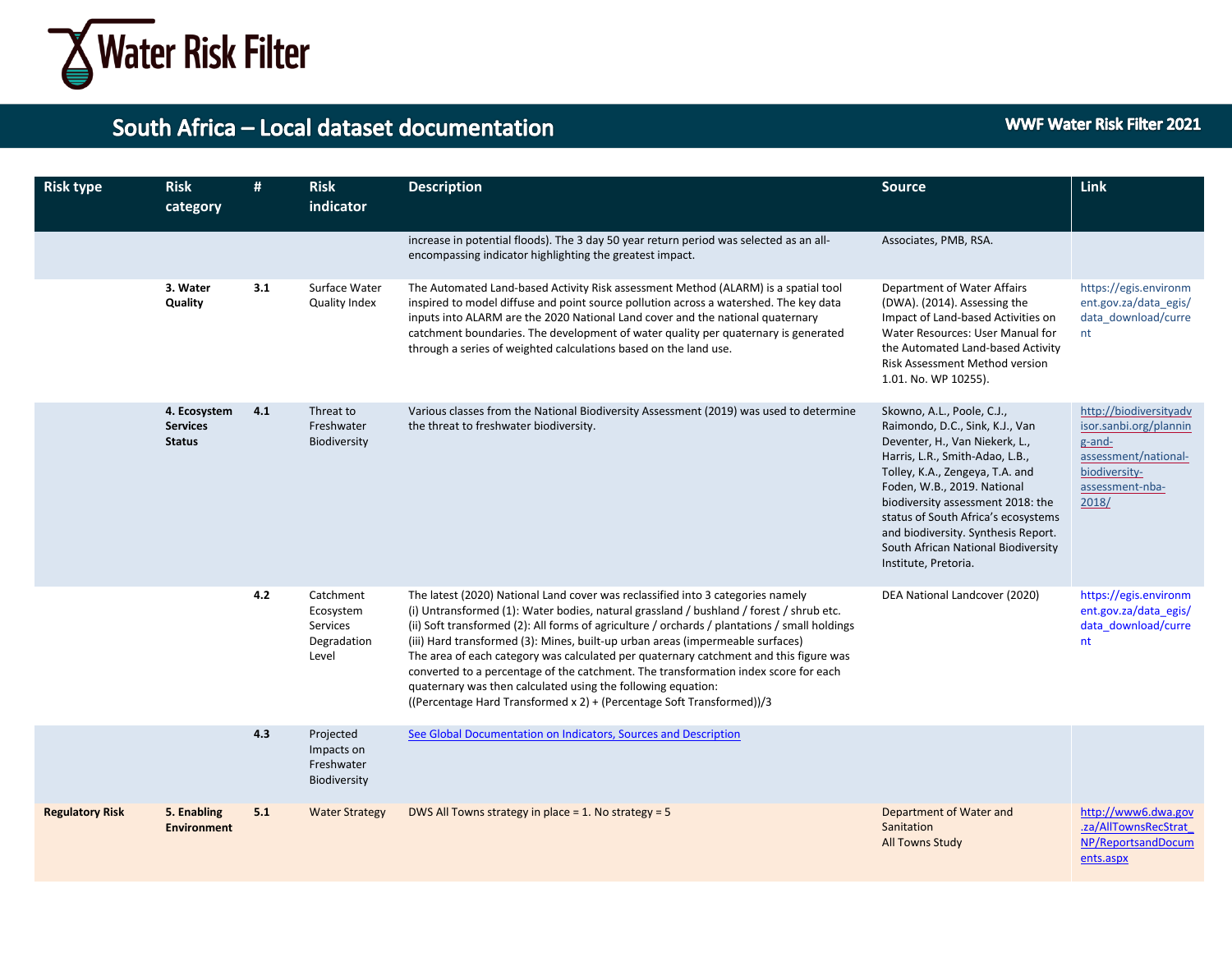

#### WWF Water Risk Filter 2021

| <b>Risk type</b> | <b>Risk</b><br>category                      | #   | <b>Risk</b><br>indicator               | <b>Description</b>                                                                                                                                                                                                                                                                                                                                                   | <b>Source</b>                                                                                                                                                                                                                                                 | <b>Link</b>                                                                                                                                                                                                                                           |
|------------------|----------------------------------------------|-----|----------------------------------------|----------------------------------------------------------------------------------------------------------------------------------------------------------------------------------------------------------------------------------------------------------------------------------------------------------------------------------------------------------------------|---------------------------------------------------------------------------------------------------------------------------------------------------------------------------------------------------------------------------------------------------------------|-------------------------------------------------------------------------------------------------------------------------------------------------------------------------------------------------------------------------------------------------------|
|                  |                                              | 5.2 | Freshwater Law<br>Status (SDG<br>6.5.1 | See Global Documentation on Indicators, Sources and Description                                                                                                                                                                                                                                                                                                      |                                                                                                                                                                                                                                                               |                                                                                                                                                                                                                                                       |
|                  |                                              | 5.3 | Enabling<br>Environment                | If a Catchment Management Agency was established then this indicator was given a value<br>of 1, otherwise for catchments with no formal CMAs the value was 5.                                                                                                                                                                                                        | Department of Water and<br>Sanitation<br><b>All Towns Study</b>                                                                                                                                                                                               | http://www6.dwa.gov<br>.za/AllTownsRecStrat<br>NP/ReportsandDocum<br>ents.aspx                                                                                                                                                                        |
|                  | 6.<br><b>Institutions</b><br>&<br>Governance | 6.1 | Government<br>Performance<br>Index     | A layer has been generated using the Good Governance Africa 2019 Government<br>Performance Index (GPI) and converting this to a quaternary catchment layer. This has<br>been done by intersecting the quaternary catchment boundaries with the municipality<br>boundaries and calculating the area of each quaternary catchment which falls in each<br>municipality. | Good Governance Africa (2019)                                                                                                                                                                                                                                 | https://www.polity.or<br>g.za/article/good-<br>governance-africa-<br>2019-government-<br>performance-index-<br>2019-04-29                                                                                                                             |
|                  |                                              | 6.2 | Freedom in the<br>World Index          | See Global Documentation on Indicators, Sources and Description                                                                                                                                                                                                                                                                                                      |                                                                                                                                                                                                                                                               |                                                                                                                                                                                                                                                       |
|                  |                                              | 6.3 | Stakeholder<br>Platform                | Quaternary catchment layer which differentiates between those areas with a functioning<br>CMA or Proto CMA and those areas without one.                                                                                                                                                                                                                              | Department of Water and<br>Sanitation<br>Quayle et al. (2020). State of<br>Strategic Water Source Areas-<br>Monitoring and Reporting<br>Framework and Information<br>Platform: Status Quo Interim<br>Report. Institute of Natural<br>Resources. South Africa. | http://www4.dwa.gov<br>.za/2012%20WMA/de<br>fault.aspx<br>https://www.research<br>gate.net/publication/<br>344781258 STATE O<br><b>F STRATEGIC WATER</b><br><b>SOURCE AREAS -</b><br>Monitoring and Re<br>porting Framework a<br>nd Information Platf |

orm\_STATUS\_QUO\_R EPORT\_INTERIM\_REP ORT/link/5f8fd2eda6f dccfd7b71e9a0/downl

oad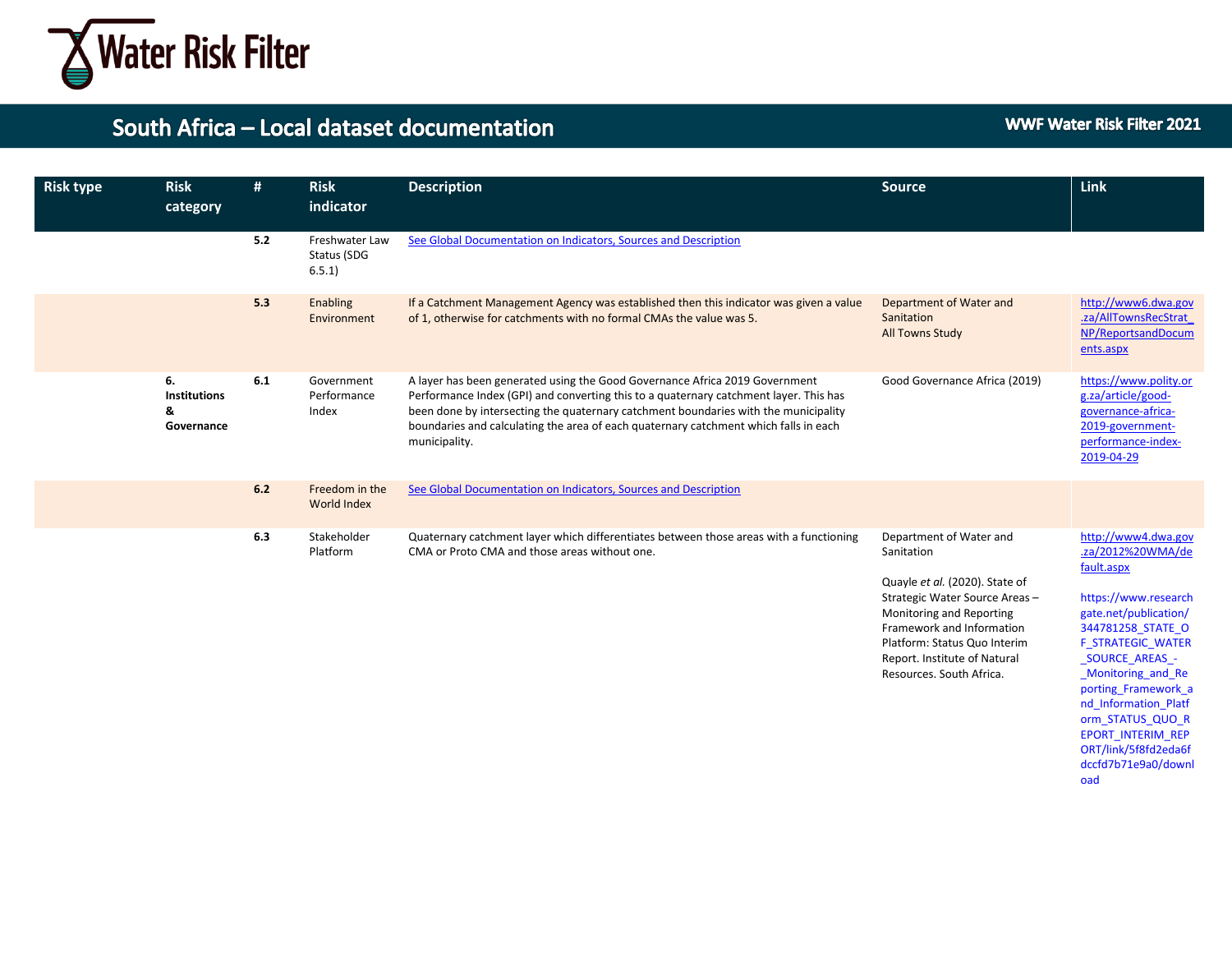

| <b>Risk type</b> | <b>Risk</b><br>category                | #   | <b>Risk</b><br>indicator                                            | <b>Description</b>                                                                                                                                                                                                                                                                                                                                                                                                                                                                                                                                                                                                                                              | <b>Source</b>                         | Link                                                     |
|------------------|----------------------------------------|-----|---------------------------------------------------------------------|-----------------------------------------------------------------------------------------------------------------------------------------------------------------------------------------------------------------------------------------------------------------------------------------------------------------------------------------------------------------------------------------------------------------------------------------------------------------------------------------------------------------------------------------------------------------------------------------------------------------------------------------------------------------|---------------------------------------|----------------------------------------------------------|
|                  | 7.<br>Management<br><b>Instruments</b> | 7.1 | Enforcement of<br>Water-related<br>Legal<br>Framework               | The 2021 Municipal Strategic Self-Assessment of Water Services (MuSSA) data set was<br>utilised to generate a layer reflecting the percentage of local municipality's that are<br>vulnerable / at risk of not fulfilling their water services function as a result of the<br>condition of infrastructure. In order to spatially convert this data to quaternary<br>catchment scale, this layer was intersected with the quaternary catchments of South<br>Africa.                                                                                                                                                                                               | Department of Water and<br>Sanitation | https://static.pmg.org<br>.za/200303MuSSA Re<br>port.pdf |
|                  |                                        | 7.2 | Groundwater<br>Monitoring<br>Data<br>Availability and<br>Management | See Global Documentation on Indicators, Sources and Description                                                                                                                                                                                                                                                                                                                                                                                                                                                                                                                                                                                                 |                                       |                                                          |
|                  |                                        | 7.3 | Density of<br>Runoff<br>Monitoring<br><b>Stations</b>               | The density of runoff monitoring was generated using the DWS list of current /<br>operational gauging weirs across the country. Weir locations were plotted on tertiary<br>catchment boundaries and the total number of weirs per catchment calculated. The<br>density of weirs was calculated as kilometre of river per weir. The figure for each tertiary<br>parent catchment was then allocated down to each quaternary catchment within it.                                                                                                                                                                                                                 | Department of Water and<br>Sanitation | http://www.dwa.gov.<br>za/iwqs/wms/data/00<br>Okey.asp   |
|                  | 8.<br>Infrastructur<br>e & Finance     | 8.1 | Access to Safe<br><b>Drinking Water</b>                             | The 2016 Community Survey data set was utilised to generate a layer reflecting the<br>percentage of people within each local municipality that do not have access to a piped<br>water supply. This layer was intersected with the meso-zone spatial data (CSIR Geospatial<br>Analysis Platform) which contains population data from the 2011 census. The relevant<br>percentage was then applied to the total population of each meso-zone. This value was<br>aggregated up to quaternary catchment scale and the summed values for each<br>quaternary catchment ranked as a percentile. The percentile was then multiplied by five<br>to get a score out of 5. | Stats SA 2016 Community Survey        | www.statssa.gov.za                                       |
|                  |                                        | 8.2 | Access to<br>Sanitation                                             | The 2016 Community Survey data set was utilised to generate a layer reflecting the<br>percentage of people within each local municipality that do not have access to sanitation<br>(no flush toilets). The community survey data layer was intersected with the meso-zone<br>data which contains population data from the 2011 census. The relevant percentage was<br>then applied to the total population of each meso-zone. This value was aggregated up to<br>quaternary catchment scale and the summed values for each quaternary catchment<br>ranked as a percentile. The percentile was then multiplied by five to get a score out of 5.                  | <b>Stats SA 2016 Community Survey</b> | www.statssa.gov.za                                       |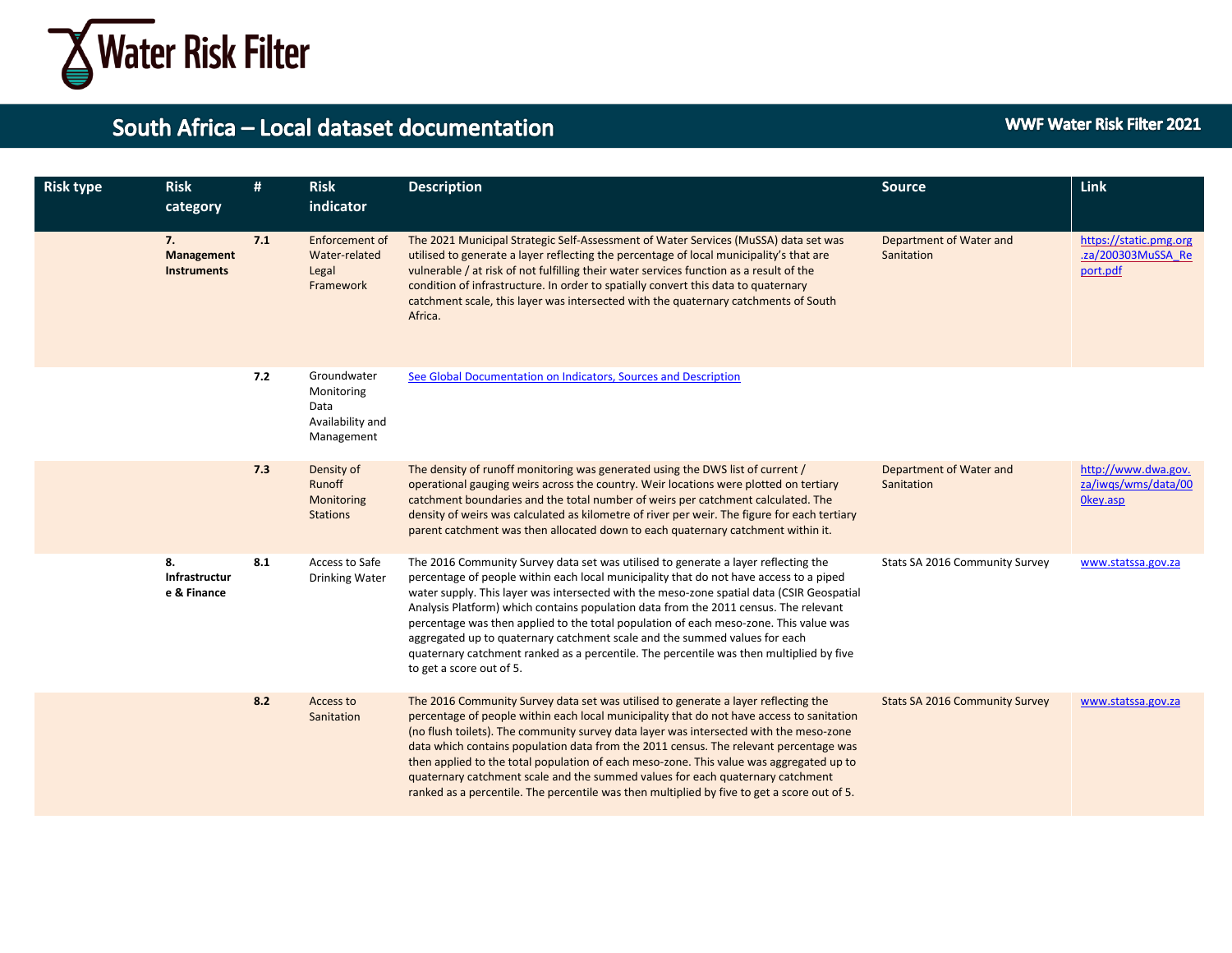

| <b>Risk type</b>         | <b>Risk</b><br>category                  | #    | <b>Risk</b><br>indicator                                                              | <b>Description</b>                                                                                                                                                                                                                                                                                                                                                                                                                                                                                                                                                                                                                | <b>Source</b>                                                                                                                                                                                                                                        | Link                                                                                                              |
|--------------------------|------------------------------------------|------|---------------------------------------------------------------------------------------|-----------------------------------------------------------------------------------------------------------------------------------------------------------------------------------------------------------------------------------------------------------------------------------------------------------------------------------------------------------------------------------------------------------------------------------------------------------------------------------------------------------------------------------------------------------------------------------------------------------------------------------|------------------------------------------------------------------------------------------------------------------------------------------------------------------------------------------------------------------------------------------------------|-------------------------------------------------------------------------------------------------------------------|
|                          |                                          | 8.3  | Financing for<br>Water<br>Resource<br>Development<br>and<br>Management<br>(SDG 6.5.1) | See Global Documentation on Indicators, Sources and Description                                                                                                                                                                                                                                                                                                                                                                                                                                                                                                                                                                   |                                                                                                                                                                                                                                                      |                                                                                                                   |
| <b>Reputational Risk</b> | 9. Cultural<br>Importance                | 9.1  | Cultural/Religio<br>us Water Roles                                                    | Qualitative research on country level. The variables used included Ramsar wetlands of<br>international importance and springs, which were deemed to be the most important,<br>with cultural traditions and tourism activities associated with springs. Flagship Free<br>Flowing Rivers were considered important (NFEPA) as well as well protected and<br>moderately protected estuaries along the coastline. Formal Protected A and B as well as<br>regular Free Flowing Rivers were considered important surrogates for this indicator. This<br>layer was re-created using updated data from the NBA 2018 (Skowno et al. 2018). | RAMSAR, SADC<br>HYDROGEOLOGICAL MAP, NFEPA<br>and SANBI                                                                                                                                                                                              | http://biodiversityadv<br>isor.sanbi.org/plannin<br>g-and-<br>assessment/national-<br>biodiversity-<br>assessment |
|                          | 10.<br><b>Biodiversity</b><br>Importance | 10.1 | Freshwater<br>Endemism                                                                | The National Freshwater Ecological Priority Area (NFEPA) data is used as a combined<br>(endemism and richness) indicator of Biodiversity importance. The NFEPA Rivers database<br>was aggregated up to quaternary level to determine the ecosystem services status of the<br>country. This involved an intersection of the NFEPA layer together with the national<br>quaternary layer.                                                                                                                                                                                                                                            | Nel, J. L., Driver, A., Strydom, W. F.,<br>Maherry, A., Petersen, C., Hill, L.,<br>& Smith-Adao, L. B. (2011). Atlas of<br>freshwater ecosystem priority<br>areas in South Africa: Maps to<br>support sustainable development<br>of water resources. | http://bgis.sanbi.org/<br>nfepa/project.asp                                                                       |
|                          |                                          | 10.2 | Freshwater<br>Biodiversity<br><b>Richness</b>                                         | The National Freshwater Ecological Priority Area (NFEPA) data is used as a combined<br>(endemism and richness) indicator of Biodiversity importance. The NFEPA Rivers database<br>was aggregated up to quaternary level to determine the ecosystem services status of the<br>country. This involved an intersection of the NFEPA layer together with the national<br>quaternary layer.                                                                                                                                                                                                                                            | Nel, J. L., Driver, A., Strydom, W. F.,<br>Maherry, A., Petersen, C., Hill, L.,<br>& Smith-Adao, L. B. (2011). Atlas of<br>freshwater ecosystem priority<br>areas in South Africa: Maps to<br>support sustainable development<br>of water resources. | http://bgis.sanbi.org/<br>nfepa/project.asp                                                                       |
|                          | 11. Media<br><b>Scrutiny</b>             | 11.1 | History of<br>Protests                                                                | This indicator is based on the history of service delivery protests 1 January 2013 until 3<br>March 2014.                                                                                                                                                                                                                                                                                                                                                                                                                                                                                                                         | Institute for Security Studies                                                                                                                                                                                                                       | https://issafrica.org/                                                                                            |
|                          |                                          | 11.2 | <b>Global Media</b><br>Coverage                                                       | See Global Documentation on Indicators, Sources and Description                                                                                                                                                                                                                                                                                                                                                                                                                                                                                                                                                                   |                                                                                                                                                                                                                                                      |                                                                                                                   |
|                          | 12. Conflict                             | 12.1 | <b>Conflict News</b><br>Events                                                        | See Global Documentation on Indicators, Sources and Description                                                                                                                                                                                                                                                                                                                                                                                                                                                                                                                                                                   |                                                                                                                                                                                                                                                      |                                                                                                                   |